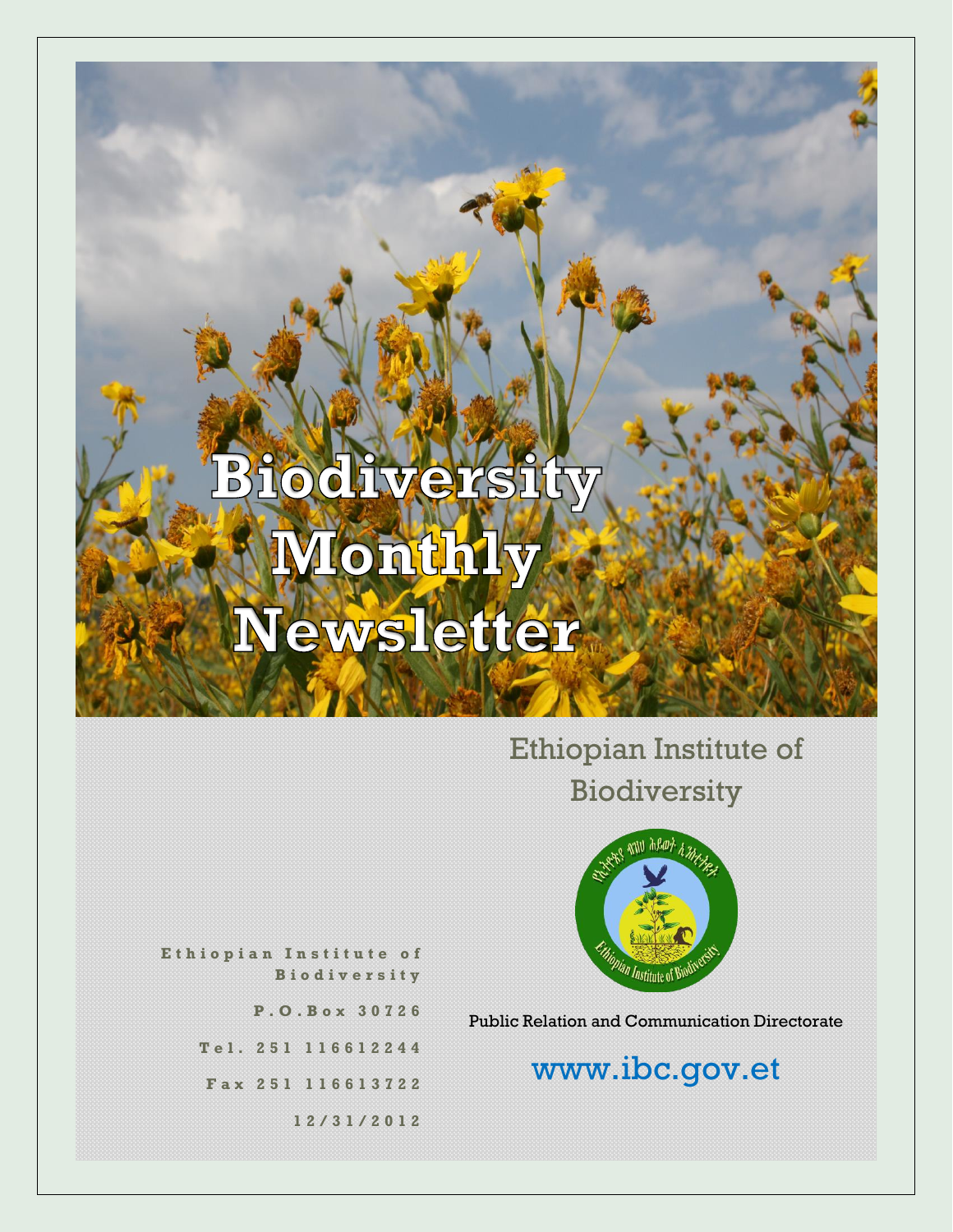**FAO Reports on Global Forest Land Use Change From 1990-2005**

**16 December 2012:** The Food and Agriculture Organization of the UN (FAO) has released a forestry paper reporting on global forest and land use change over the period 1990 to 2005.

The report, prepared by the FAO and the European Commission Joint Research Centre (JRC) is based on the Global Forest Resources Assessment (FRA) 2010 Remote Sensing Survey and is based on Landsat satellite imagery from 1990, 2000 and 2005.

Overall, the report indicates an annual change from forest to other land use of three million hectares per year between 1990 and 2000 with the rate of loss doubling between 2000 and 2005. This loss equates to a decrease in forest land use of 1.7% over the study period.

The report emphasizes that there are significant regional disparities with Asia and North America, recording net increases in forest land use while all other regions registered losses, with the greatest losses occurring in South America. Furthermore the report reveals that the rate of loss within tropical forests was 2.5 times higher than all other forest types. **Source: FAO**

#### **FAO Stresses Importance of Neglected Crops to Tackle Climate and Food Security Challenges**

**10 December 2012:** Addressing a seminar on "Crops for the 21st Century," José Graziano da Silva, Director General of the Food and Agriculture Organization of the UN (FAO), described the importance of conserving crop diversity, noting that approximately 7,000 plant species have been consumed as food throughout human history, and that many of these species are disappearing.

Da Silva underscored the role of neglected crops in responding to food security and adapting to climate change. According to FAO, the majority of calories consumed around the work come from rice, maize, wheat and potatoes. The Director-General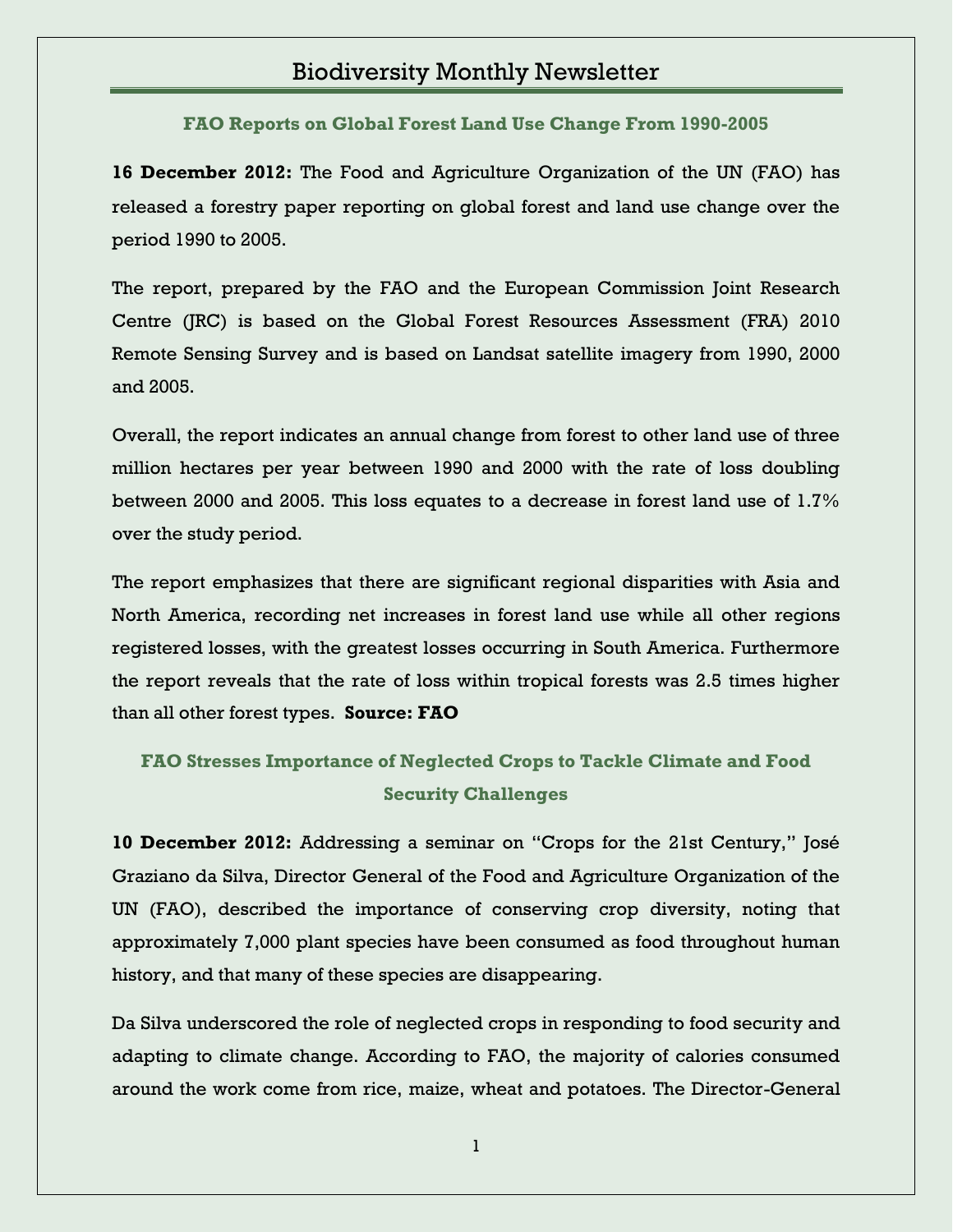called for attention to production challenges through sustainable intensification of agriculture, as well as attention to sustainable food consumption, underscoring that almost 870 million people are hungry, and even more are overweight or obese.

The seminar also saw the start of the International Year of Quinoa (2013). Quinoa has high nutritional value and is adaptable to many conditions.

The Seminar on Crops for the 21st Century is taking place in Cordova, Spain, from 10-13 December 2012. The meeting is being co-organized by partners including FAO, the International Fund for Agricultural Development (IFAD), and Bioversity International. Bioversity International is a research center of the Consultative Group on International Agricultural Research (CGIAR). **Source: FAO**

**Mainstreaming the issue of ecosystem services and land valuation discussed**

**20 December 2012,** The Global Mechanism of the UN Convention to Combat Desertification (UNCCD), in collaboration with the OSLO (Offering Sustainable Land--use Options) Consortium, the Government of Rwanda and the Land Policy Initiative, recently organized a sub-regional Knowledge Exchange and Capacity Building Workshop for Eastern Africa on the Economic Valuation of Land and Ecosystem Services.

The workshop took place from 10-13 December 2012, in Kigali, Rwanda. It was the first in a series of workshops on Economic Valuation of Land and Ecosystem Services being produced by the Global Mechanism in collaboration with the OSLO Consortium.

Participants at the Rwanada workshop discussed, inter alia, ecosystem services, valuation of the total economic value of land, natural capital accounting, methodological approaches, decision support tools, and case studies. During a panel discussion on the final afternoon of the workshop, participants underlined the importance of, interalia: balancing investment needs with the needs of the community; ensuring that land transactions happen at fair, equitable prices; and mainstreaming the issue of ecosystem services and land valuation. Participants also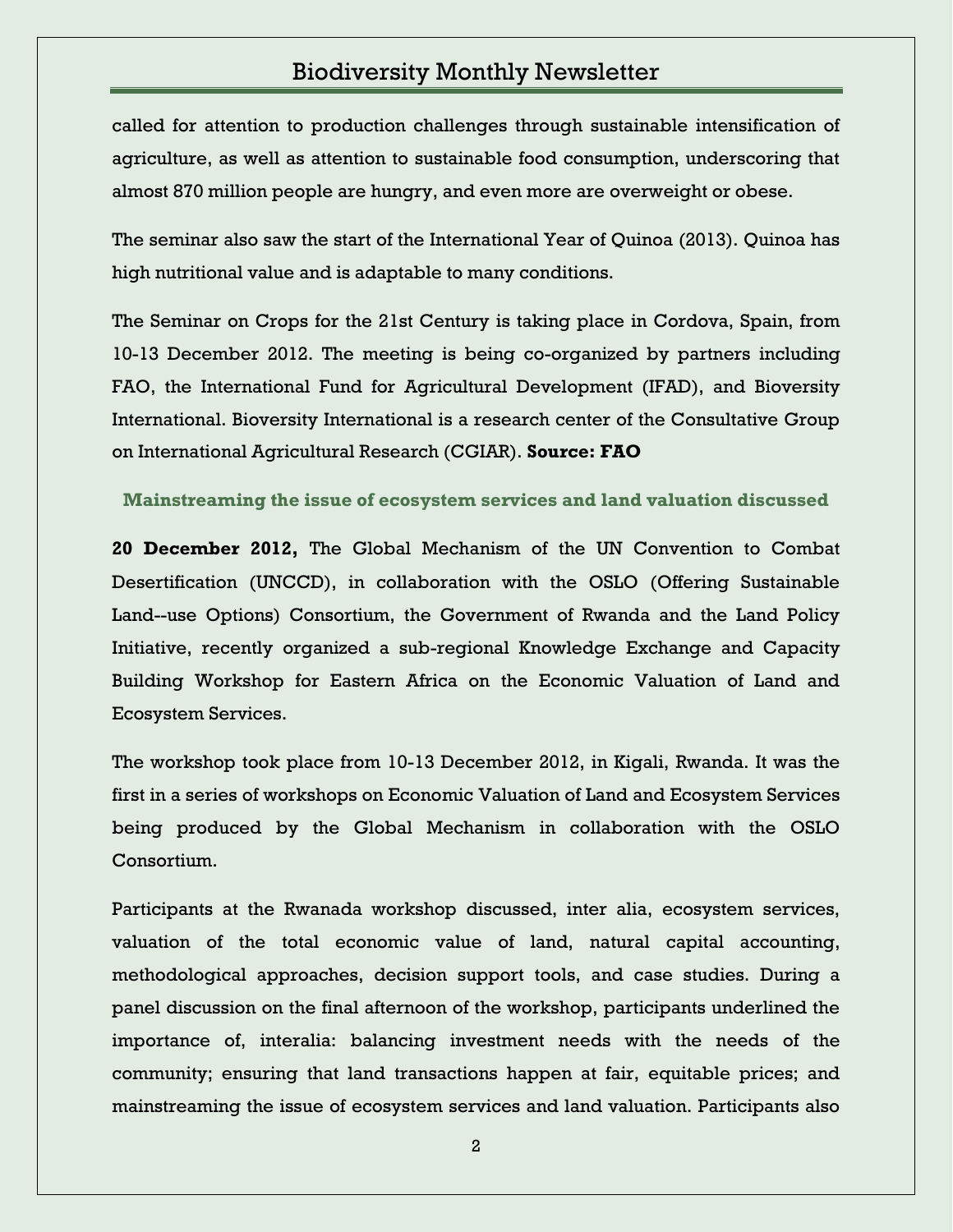noted a need for innovative ways to encourage shifts in the ways that the private and public sectors look at ecosystem services, including through capacity building.

Meeting organizers have indicated that a formal outcome document will be prepared in conjunction with the Land Policy Initiative, which will include official plans for long-term collaboration with the Government of Rwanda to take steps towards integrating ecosystem service valuation into national valuation strategies.

**Sixth Forest Day Focuses on Interlinkages between Forests and Agriculture**

**3 December 2012:** Forest Day 6 was convened by members of the Collaborative Partnership on Forests (CPF) and the Center for International Forestry Research (CIFOR) on the margins of the 18th session of the Conference of the Parties (COP) to the UN Framework Convention on Climate Change (UNFCCC).

The Day, which took place on 2 December 2012, at the Renaissance Doha City Center Hotel, in Doha, Qatar, convened under the theme "Living Landscapes – Solutions for a Sustainable World,' focusing on the links between forests and agriculture, as well as their impacts on people and society. Forest Day was followed by Agriculture, Landscapes and Livelihoods Day 5, which took place at the same venue on 3 December.

Forest Day provided an opportunity for those interested in forests to discuss the latest science and research, and identify ways for forests to be integrated into global and national policy on climate change. Particular negotiation issues included progress and follow up on the agreements reached at the 17th session of the COP to the UNFCCC concerning reducing emissions from deforestation and degradation and the role of conservation, sustainable management of forests and enhancement of forest carbon stocks in developing countries (REDD+).

The Days' events also sought to discuss how REDD+ can effectively produce social and environmental benefits, and ways and means to ensure good governance and sustainable, long-term financing for REDD+, as well as the enhanced integration of forests into climate change adaptation.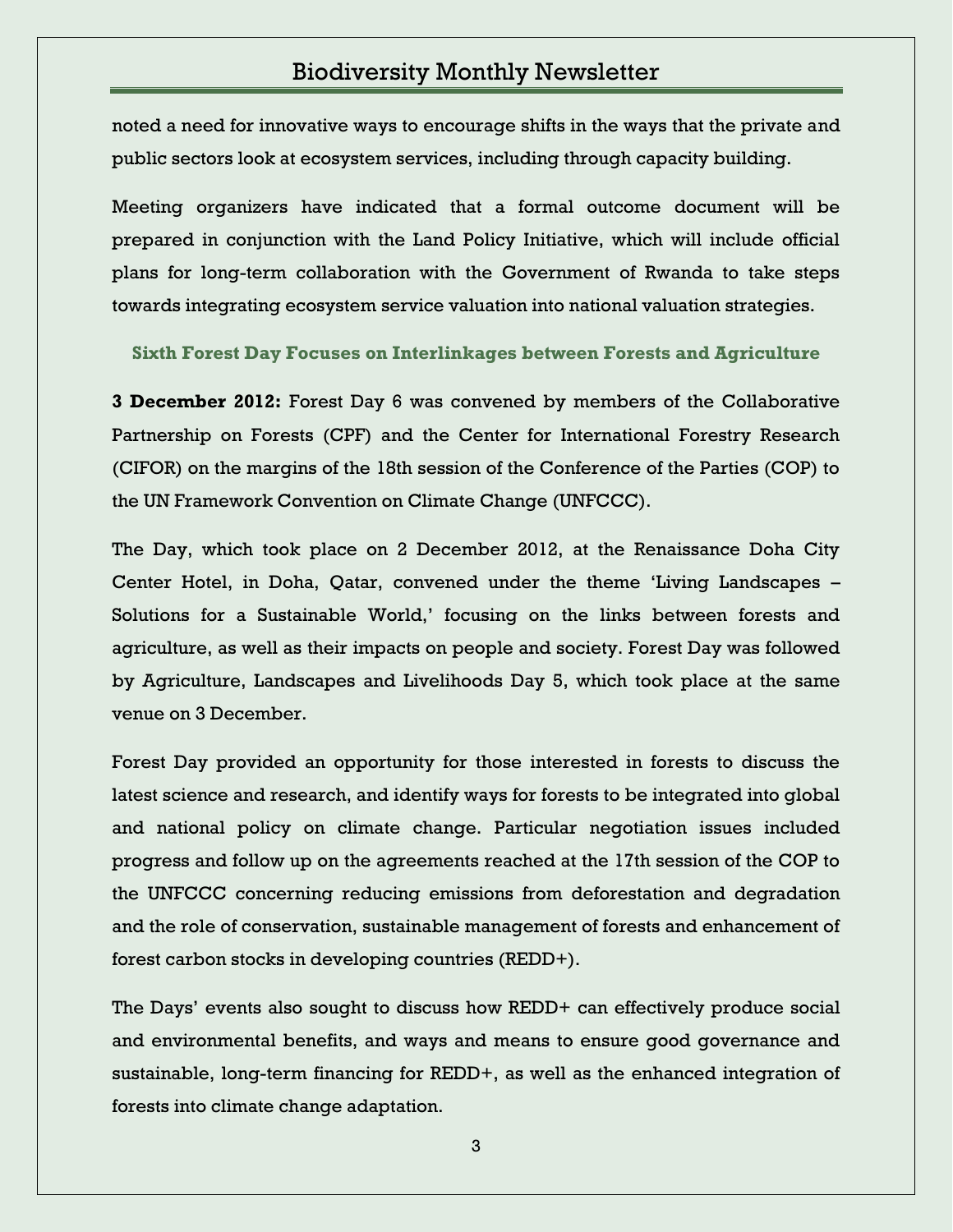CIFOR is a member of the Consultative Group on International Agricultural Research (CGIAR).

#### **African Workshop Addresses Integration of CMS, CITES Objectives into NBSAPs**

**7 December 2012:** A regional workshop for Africa focused on integrating the objectives of the Convention on the Conservation of Migratory Species of Wild Animals (CMS) and the Convention on International Trade in Endangered Species of Wild Fauna and Flora (CITES) into national biodiversity strategies and action plans (NBSAPs).

The workshop took place from 26-28 November 2012, in Harare, Zimbabwe, and was organized by the UN Environment Programme (UNEP) Regional Office for Africa (ROA), with support from Germany, Japan and Switzerland. The workshop gathered representatives of African focal points as well as of UNEP, CMS and the Convention on Biological Diversity (CBD).

According to the CMS Secretariat, participants prioritized key areas of synergy among biodiversity-related multilateral environmental agreements (MEAs), in integrating countries" international obligations into revised NBSAPs. They also developed common best-practice guidelines with tangible targets to improve policy, legal and administrative coordination of biodiversity-related MEAs in the process of revising NBSAPs at the national level.

Francisco Rilla, CMS, presented the new concept for the CMS Strategic Plan for Migratory Species for the period 2015-2023, highlighting the need to integrate migratory species into revisions of NBSAPs, as also noted in a CMS guidance.

**Ethiopia and Fiji ratify international treaty on use of genetic resources**

**20 November 2012 –** Fiji and Ethiopia have become the 8th and 9th Parties to the CBD respectively to deposit their instruments of ratification for the Nagoya Protocol

4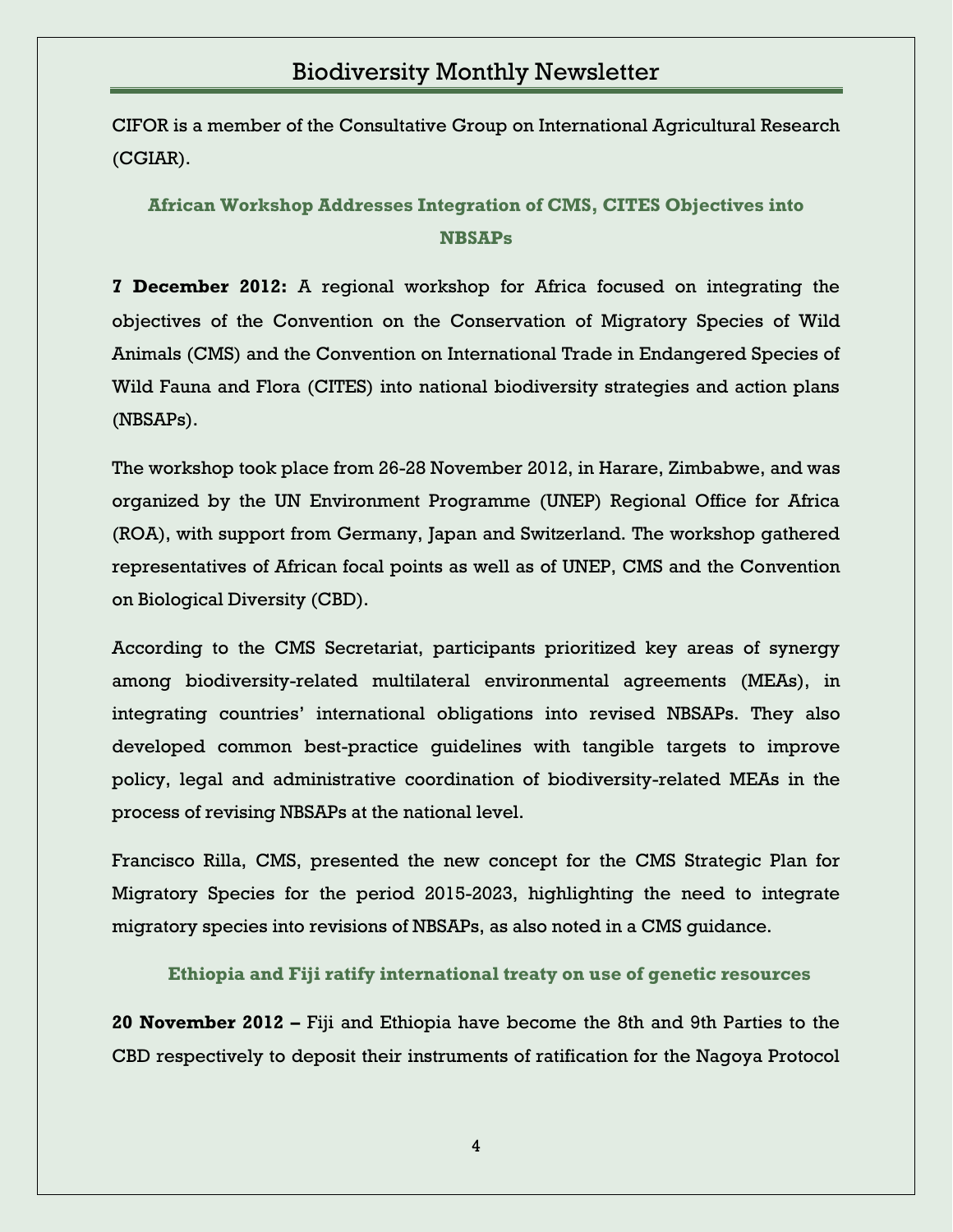on Access to Genetic Resources and the Fair and Equitable Sharing of Benefits Arising from Their Utilization to the Convention on Biological Diversity.

The ratifications come on the heels of the ratification of the Protocol by India during the eleventh meeting of the Conference of the Parties (COP 11) in Hyderabad. The Nagoya Protocol will enter into force 90 days after the deposit of the fiftieth instrument of ratification. The Seychelles, Rwanda, Gabon, Jordan, Lao People"s Democratic Republic, and Mexico have also ratified the Protocol.

At COP 11 in Hyderabad, Parties demonstrated a clear commitment towards the early entry into force and implementation of the Nagoya Protocol. Parties agreed on activities for the next biennium, including the reconvening of the Open-ended Ad Hoc Intergovernmental Committee for the Nagoya Protocol for a third meeting in preparation for the first meeting of the COP-MOP. COP 11 also provided guidance to the Global Environment Facility (the financial mechanism of the Protocol) to support the Nagoya Protocol, emphasizing the importance of financial and technical support aimed at promoting its ratification and implementation.

Braulio Ferreira de Souza Dias, Executive Secretary to the Convention on Biological Diversity said: "The ratifications by Fiji and Ethiopia further demonstrate that Parties recognize the importance of entry into force of the Nagoya Protocol as a tool for advancing the objectives of the Convention and realizing sustainable development."

At COP 11, Parties to the Convention had the opportunity to exchange on the progress made towards ratification and implementation of the Protocol. A number of Parties highlighted that they are currently working towards the ratification of the Nagoya Protocol.

In order to become Parties to the Nagoya Protocol, Parties to the Convention that have signed the Protocol may deposit an instrument of ratification, acceptance or approval with the Depositary. Parties to the Convention that have not signed the Protocol, but still wish to become Parties, may accede to the Protocol by depositing